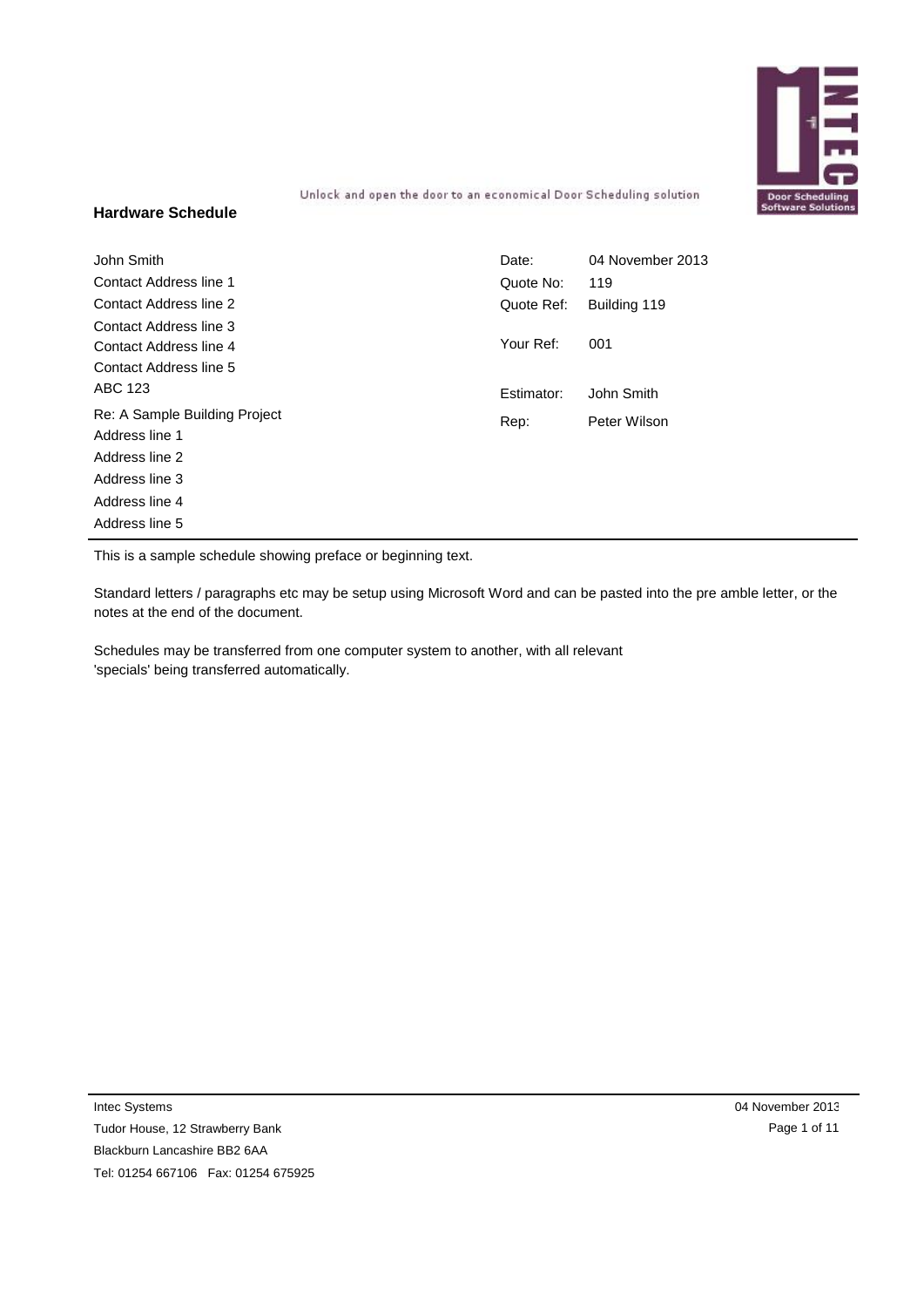

### **Re: A Sample Building Project**

Unlock and open the door to an economical Door Scheduling solution

### **Hardware Set Ref: BFH0001**

| <b>Product</b>  | <b>Description</b>         | <b>Quantity Price</b> | Unit             | Value        |
|-----------------|----------------------------|-----------------------|------------------|--------------|
| 9000-H208       | <b>HINGE</b>               | 6                     | 13.00 Each       | 78.00        |
| 9000-TS93 EMF   | <b>DOOR CLOSER</b>         | $\overline{2}$        | 256.00 Each      | 512.00       |
| 9000-550.33.3.1 | PULL HANDLE                | 2                     | 25.92 Each       | 51.84        |
| 9000-57.986FP   | HEWI PUSH PLATE - 400X90MM | $\overline{2}$        | 34.50 Each       | 69.00        |
| 9000-57.986     | HEWI KICKPLATE - 900x200MM | 4                     | 50.00 Each       | 200.00       |
| 9000-57.986MRP  | MID RAIL PLATE 900x400mm   | 4                     | 36.03 Each       | 144.12       |
| 9000-713S       | FIRE DOOR KEEP SHUT        | 4                     | 4.51 Each        | 18.04        |
|                 |                            | Doors @               | £<br>$1073.00 =$ | 1073.00<br>£ |

**Door Ref Door Description**

G01 Main Entrance



m.,

### **Internal main entrance doorsets Suitable to adhere to DDA / BS8300 requirements.**

Intec Systems

Tudor House, 12 Strawberry Bank

Blackburn Lancashire BB2 6AA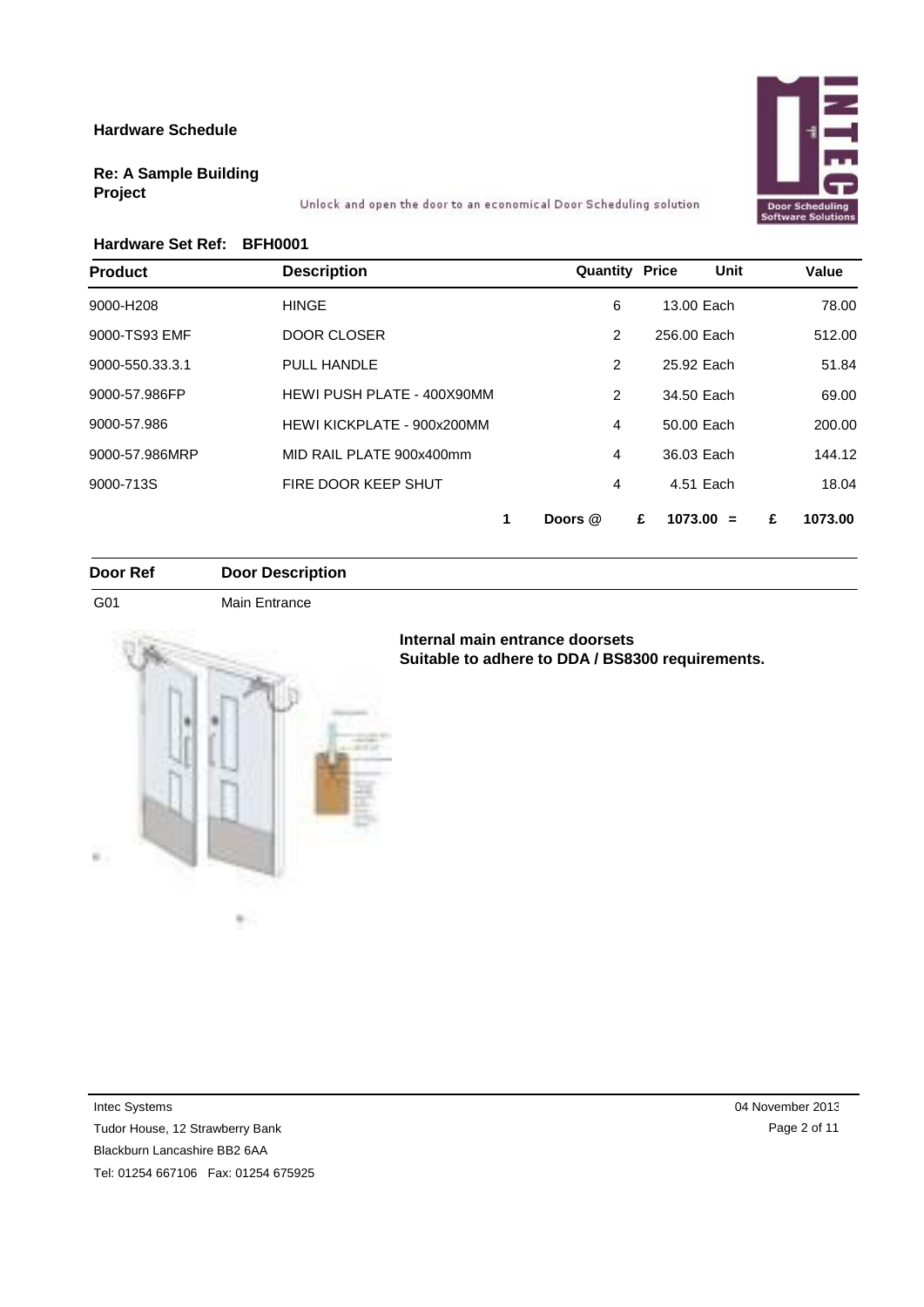## **Door Scheduli**<br>Software Soluti

### **Re: A Sample Building Project**

Unlock and open the door to an economical Door Scheduling solution

### **Hardware Set Ref: BFH0002**

| <b>Product</b>       | <b>Description</b>                                  | <b>Quantity Price</b> | Unit            | Value       |
|----------------------|-----------------------------------------------------|-----------------------|-----------------|-------------|
| 9000-H208            | <b>HINGE</b>                                        | 3                     | 13.00 Each      | 39.00       |
| 9000-TS92 EMF        | <b>DOOR CLOSER</b>                                  | 1                     | 156.00 Each     | 156.00      |
| 9000-90.188.2        | <b>SASHLOCK</b>                                     | 1                     | 4.12 Each       | 4.12        |
| 9000-SINGLE CYLINDER | <b>RUKO SINGLE CYLINDER MASTER</b><br><b>SYSTEM</b> | 1                     | 35.00 Each      | 35.00       |
| 9000-111R01.130PZ    | <b>HEWI 20MM DIA</b><br>LEVERS/ROSES/ESCUTCHEON     | 1                     | 59.90 Set       | 59.90       |
| 9000-57.986          | HEWI KICKPLATE - 900x200MM                          | 2                     | 50.00 Each      | 100.00      |
| 9000-713S            | FIRE DOOR KEEP SHUT                                 | 2                     | 4.51 Each       | 9.02        |
|                      | $\mathbf{2}$                                        | Doors @               | £<br>$403.04 =$ | 806.08<br>£ |

| Door Ref        | <b>Door Description</b> |
|-----------------|-------------------------|
| G03             | Admin Office            |
| F <sub>02</sub> | Sisters Office          |

**Internal Doorsets, administration and back of house. Suitable to adhere to DDA / BS8300 requirements.**

Intec Systems

Tudor House, 12 Strawberry Bank

Blackburn Lancashire BB2 6AA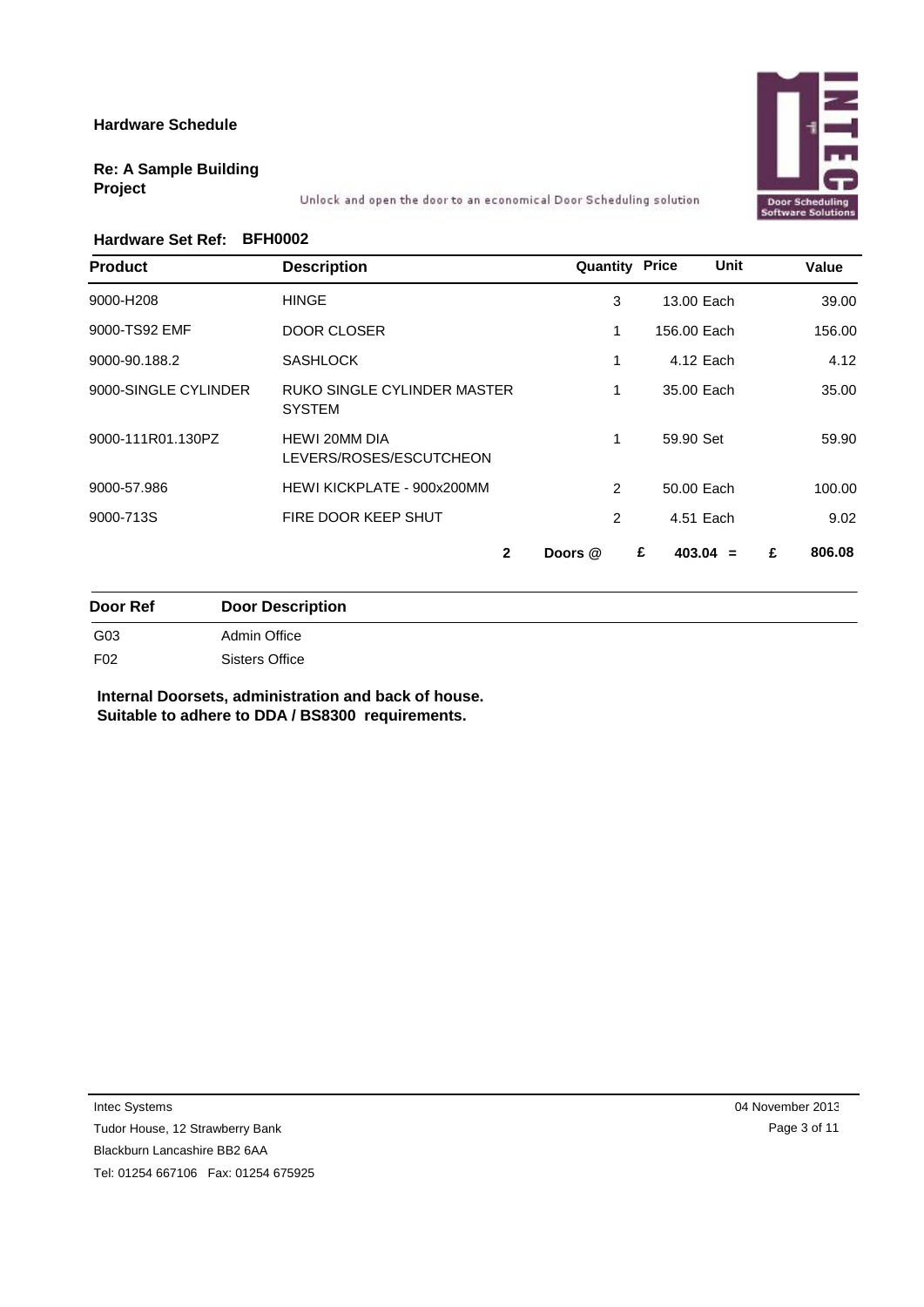## Software Solut

### **Re: A Sample Building Project**

Unlock and open the door to an economical Door Scheduling solution

### **Hardware Set Ref: BFH0003**

| <b>Product</b>       | <b>Description</b>                              | <b>Quantity Price</b> | Unit            | Value       |
|----------------------|-------------------------------------------------|-----------------------|-----------------|-------------|
| 9000-H208            | <b>HINGE</b>                                    | 3                     | 13.00 Each      | 39.00       |
| 9000-TS92 EMF        | <b>DOOR CLOSER</b>                              | 1                     | 156.00 Each     | 156.00      |
| 9000-90.188.2        | <b>SASHLOCK</b>                                 | 1                     | 4.12 Each       | 4.12        |
| 9000-SINGLE CYLINDER | RUKO SINGLE CYLINDER MASTER<br><b>SYSTEM</b>    | 1                     | 35.00 Each      | 35.00       |
| 9000-111R01.130PZ    | <b>HEWI 20MM DIA</b><br>LEVERS/ROSES/ESCUTCHEON | $\mathbf{1}$          | 59.90 Set       | 59.90       |
| 9000-57.986          | HEWI KICKPLATE - 900x200MM                      | $\overline{2}$        | 50.00 Each      | 100.00      |
| 9000-713S            | FIRE DOOR KEEP SHUT                             | 1                     | 4.51 Each       | 4.51        |
|                      | $\mathbf{2}$                                    | Doors @               | $398.53 =$<br>£ | 797.06<br>£ |

**Door Ref Door Description** G15 Consulting Room 1 G16 Consulting Room 2

**Internal doorset, consulting room and offices. Suitable to adhere to DDA / BS8300 requirements.**

Intec Systems

Tudor House, 12 Strawberry Bank

Blackburn Lancashire BB2 6AA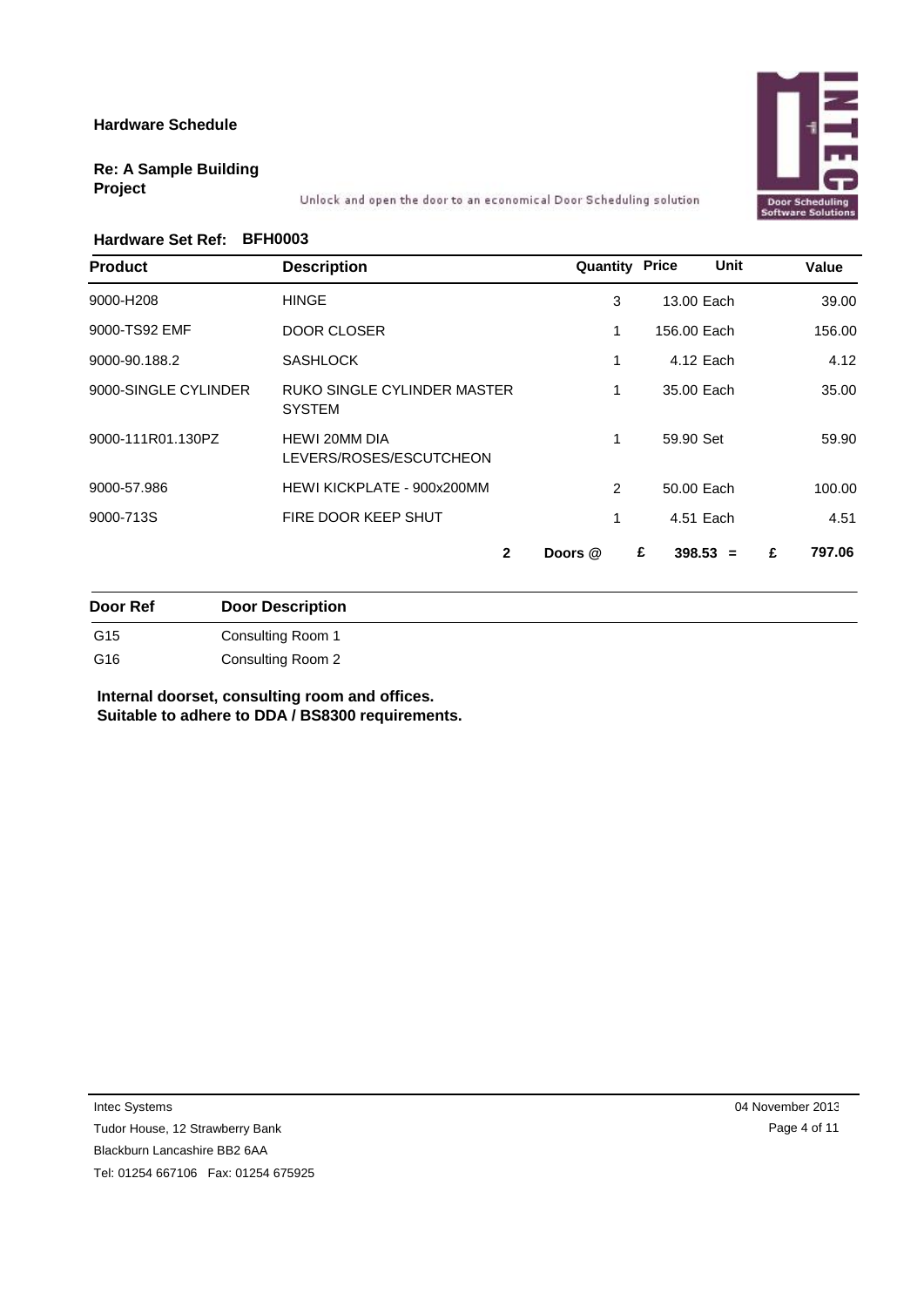

### **Re: A Sample Building Project**

Unlock and open the door to an economical Door Scheduling solution

### **Hardware Set Ref: BFH0004**

| <b>Product</b>       | <b>Description</b>                              | <b>Quantity Price</b> | Unit            | Value       |
|----------------------|-------------------------------------------------|-----------------------|-----------------|-------------|
| 9000-H208            | <b>HINGE</b>                                    | 3                     | 13.00 Each      | 39.00       |
| 9000-TS92 EMF        | DOOR CLOSER                                     | 1                     | 156.00 Each     | 156.00      |
| 9000-90.188.2        | <b>SASHLOCK</b>                                 | 1                     | 4.12 Each       | 4.12        |
| 9000-SINGLE CYLINDER | RUKO SINGLE CYLINDER MASTER<br><b>SYSTEM</b>    | 1                     | 35.00 Each      | 35.00       |
| 9000-111R01.130PZ    | <b>HEWI 20MM DIA</b><br>LEVERS/ROSES/ESCUTCHEON | $\mathbf{1}$          | 59.90 Set       | 59.90       |
| 9000-57.986          | HEWI KICKPLATE - 900x200MM                      | $\overline{2}$        | 50.00 Each      | 100.00      |
| 9000-713S            | FIRE DOOR KEEP SHUT                             | 1                     | 4.51 Each       | 4.51        |
|                      | $\mathbf{2}$                                    | Doors @               | $398.53 =$<br>£ | 797.06<br>£ |

| Door Ref | <b>Door Description</b> |
|----------|-------------------------|
| G11      | Lab 1                   |
| F11      | Lab 2                   |

**Internal doorset, surgical, medical, laboratories. Suitable to adhere to DDA / BS8300 requirements.**

Intec Systems

Tudor House, 12 Strawberry Bank

Blackburn Lancashire BB2 6AA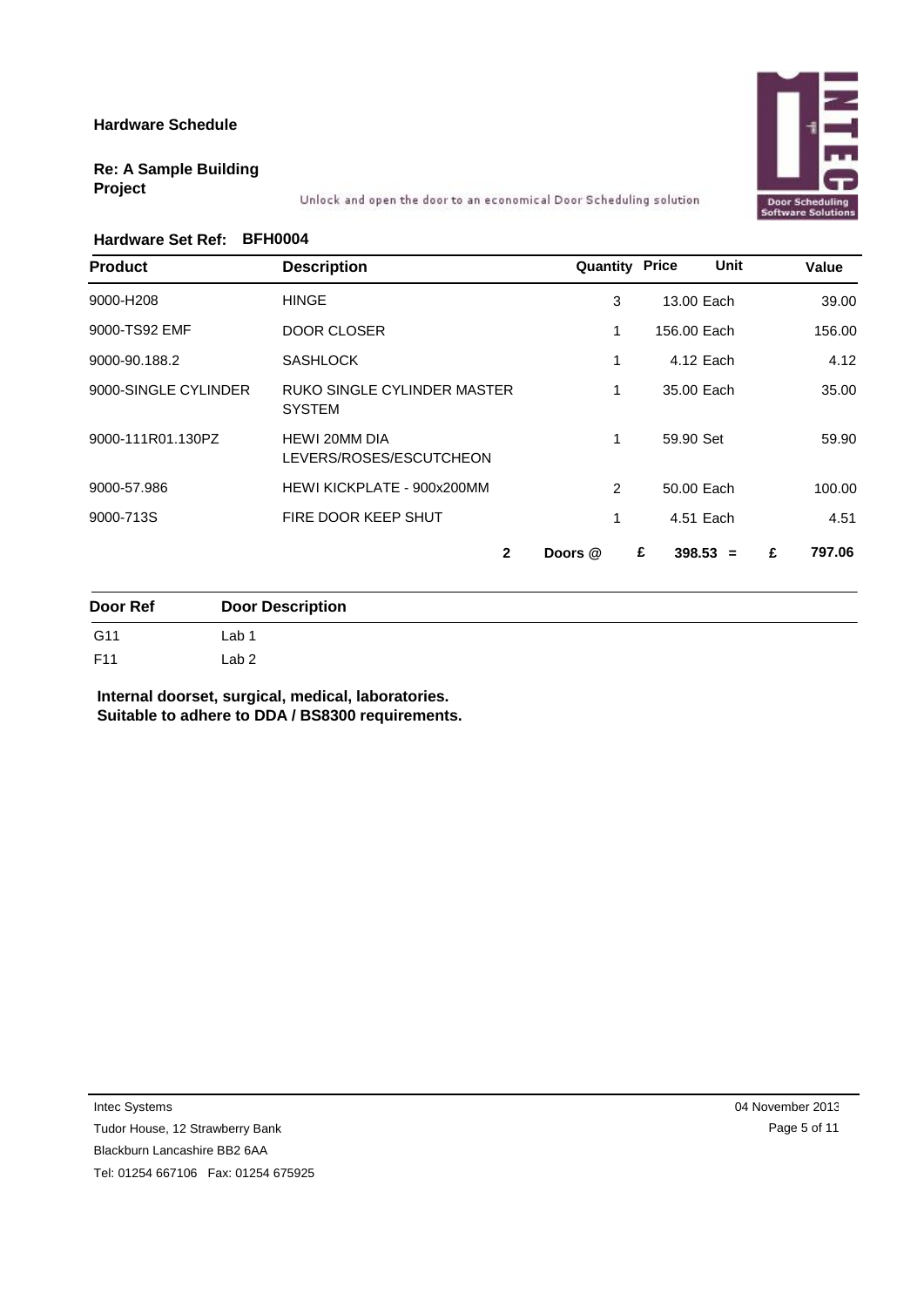# **Door Scheduling**<br>Software Solution

### **Re: A Sample Building Project**

Unlock and open the door to an economical Door Scheduling solution

### **Hardware Set Ref: BFH0005**

| <b>Product</b>       | <b>Description</b>                                  | <b>Quantity Price</b> | Unit            | Value        |
|----------------------|-----------------------------------------------------|-----------------------|-----------------|--------------|
| 9000-H208            | <b>HINGE</b>                                        | 3                     | 13.00 Each      | 39.00        |
| 9000-TS93 EMF        | DOOR CLOSER                                         | 1                     | 256.00 Each     | 256.00       |
| 9000-90.188.2        | <b>SASHLOCK</b>                                     | 1                     | 4.12 Each       | 4.12         |
| 9000-SINGLE CYLINDER | <b>RUKO SINGLE CYLINDER MASTER</b><br><b>SYSTEM</b> | $\mathbf{1}$          | 35.00 Each      | 35.00        |
| 9000-111R01.130PZ    | <b>HEWI 20MM DIA</b><br>LEVERS/ROSES/ESCUTCHEON     | 1                     | 59.90 Set       | 59.90        |
| 9000-620             | <b>FLOOR SOCKET</b>                                 | $\mathbf{1}$          | 70.02 Each      | 70.02        |
| 9000-98.834          | <b>FLUSH BOLT</b>                                   | 1                     | 26.01 Each      | 26.01        |
| 9000-57.986          | HEWI KICKPLATE - 900x200MM                          | 2                     | 50.00 Each      | 100.00       |
| 9000-57.986MRP       | MID RAIL PLATE 900x400mm                            | 2                     | 36.03 Each      | 72.06        |
| 9000-713S            | FIRE DOOR KEEP SHUT                                 | 1                     | 4.51 Each       | 4.51         |
|                      | 11                                                  | Doors @               | $666.62 =$<br>£ | 7332.82<br>£ |

Intec Systems

Tudor House, 12 Strawberry Bank Blackburn Lancashire BB2 6AA

Tel: 01254 667106 Fax: 01254 675925

04 November 2013 Page 6 of 11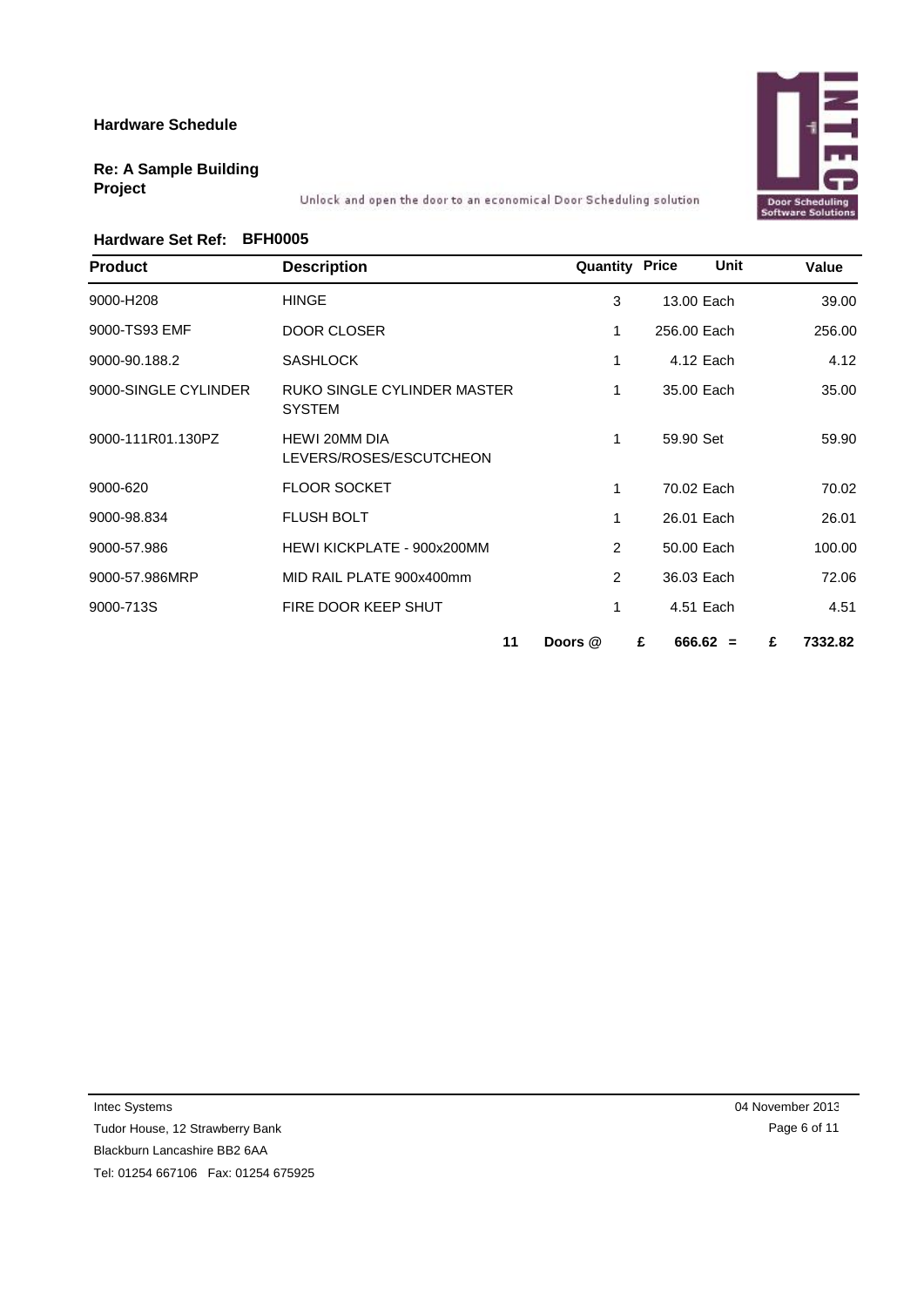

### **Re: A Sample Building Project**

Unlock and open the door to an economical Door Scheduling solution

| Door Ref        | <b>Door Description</b> |
|-----------------|-------------------------|
| G07             | Ground floor ward       |
| F <sub>15</sub> | First Floor Ward        |
| F16             | First Floor Ward        |
| F17             | <b>First Floor Ward</b> |
| F18             | <b>First Floor Ward</b> |
| F19             | <b>First Floor Ward</b> |
| F <sub>20</sub> | <b>First Floor Ward</b> |
| F21             | <b>First Floor Ward</b> |
| F <sub>22</sub> | <b>First Floor Ward</b> |
| F <sub>23</sub> | <b>First Floor Ward</b> |
| F24             | <b>First Floor Ward</b> |

**Internal ward doorset and single bed accomodation. Suitable to adhere to DDA / BS8300 requirements.**

Intec Systems

Tudor House, 12 Strawberry Bank Blackburn Lancashire BB2 6AA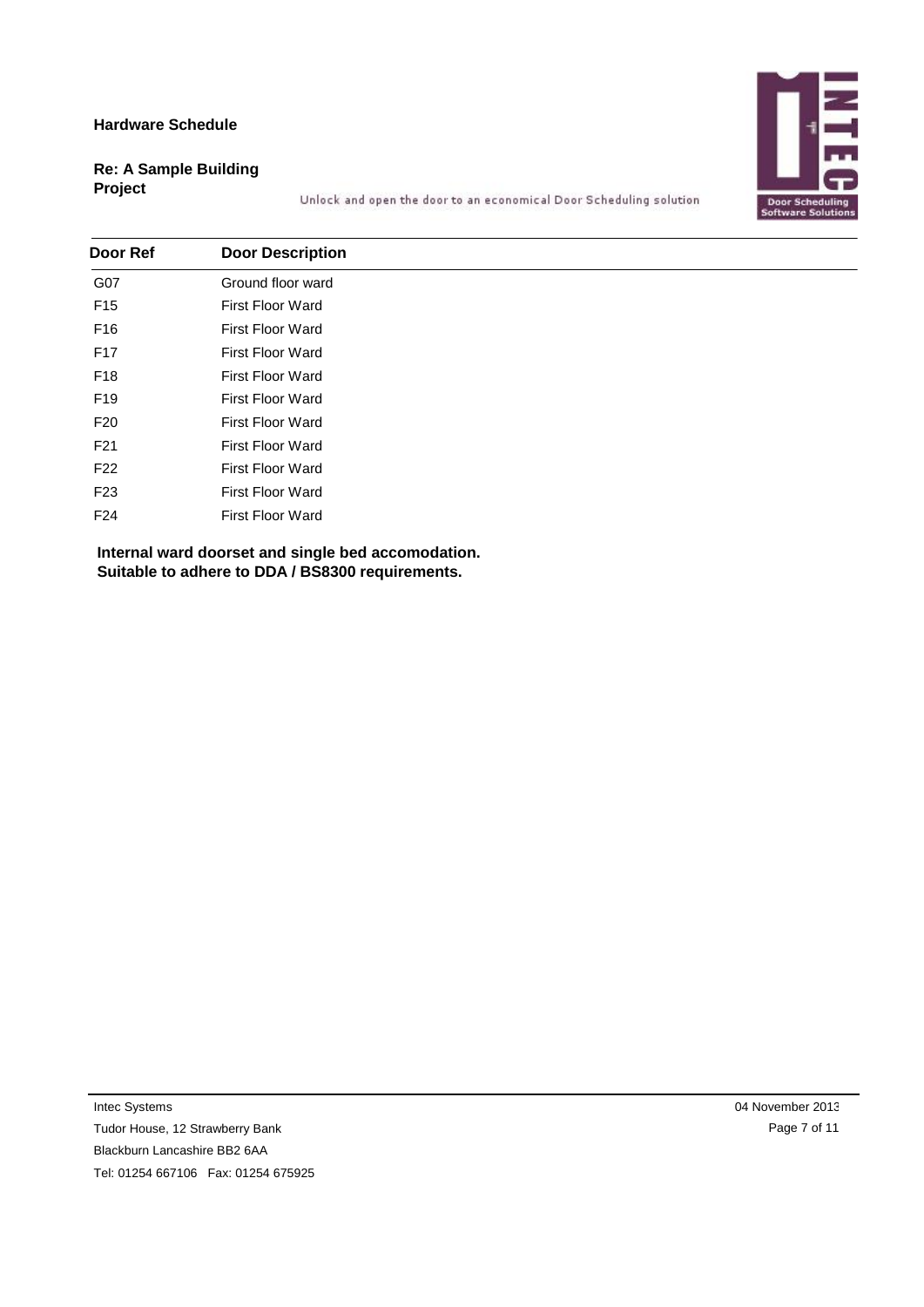# **Door Scheduling**<br>Software Solution

### **Re: A Sample Building Project**

Unlock and open the door to an economical Door Scheduling solution

### **Door Summary**

| Door Reference  | <b>Set Reference</b> | <b>Door Description</b> |
|-----------------|----------------------|-------------------------|
| G01             | <b>BFH0001</b>       | Main Entrance           |
| G03             | <b>BFH0002</b>       | Admin Office            |
| G07             | <b>BFH0005</b>       | Ground floor ward       |
| G11             | <b>BFH0004</b>       | Lab 1                   |
| G15             | <b>BFH0003</b>       | Consulting Room 1       |
| G16             | <b>BFH0003</b>       | Consulting Room 2       |
| F <sub>02</sub> | <b>BFH0002</b>       | <b>Sisters Office</b>   |
| F11             | <b>BFH0004</b>       | Lab <sub>2</sub>        |
| F <sub>15</sub> | <b>BFH0005</b>       | <b>First Floor Ward</b> |
| F <sub>16</sub> | <b>BFH0005</b>       | <b>First Floor Ward</b> |
| F <sub>17</sub> | <b>BFH0005</b>       | <b>First Floor Ward</b> |
| F <sub>18</sub> | <b>BFH0005</b>       | <b>First Floor Ward</b> |
| F <sub>19</sub> | <b>BFH0005</b>       | <b>First Floor Ward</b> |
| F <sub>20</sub> | <b>BFH0005</b>       | <b>First Floor Ward</b> |
| F21             | <b>BFH0005</b>       | <b>First Floor Ward</b> |
| F22             | <b>BFH0005</b>       | First Floor Ward        |
| F <sub>23</sub> | <b>BFH0005</b>       | <b>First Floor Ward</b> |
| F24             | <b>BFH0005</b>       | <b>First Floor Ward</b> |

Intec Systems

Tudor House, 12 Strawberry Bank

Blackburn Lancashire BB2 6AA

Tel: 01254 667106 Fax: 01254 675925

04 November 2013 Page 8 of 11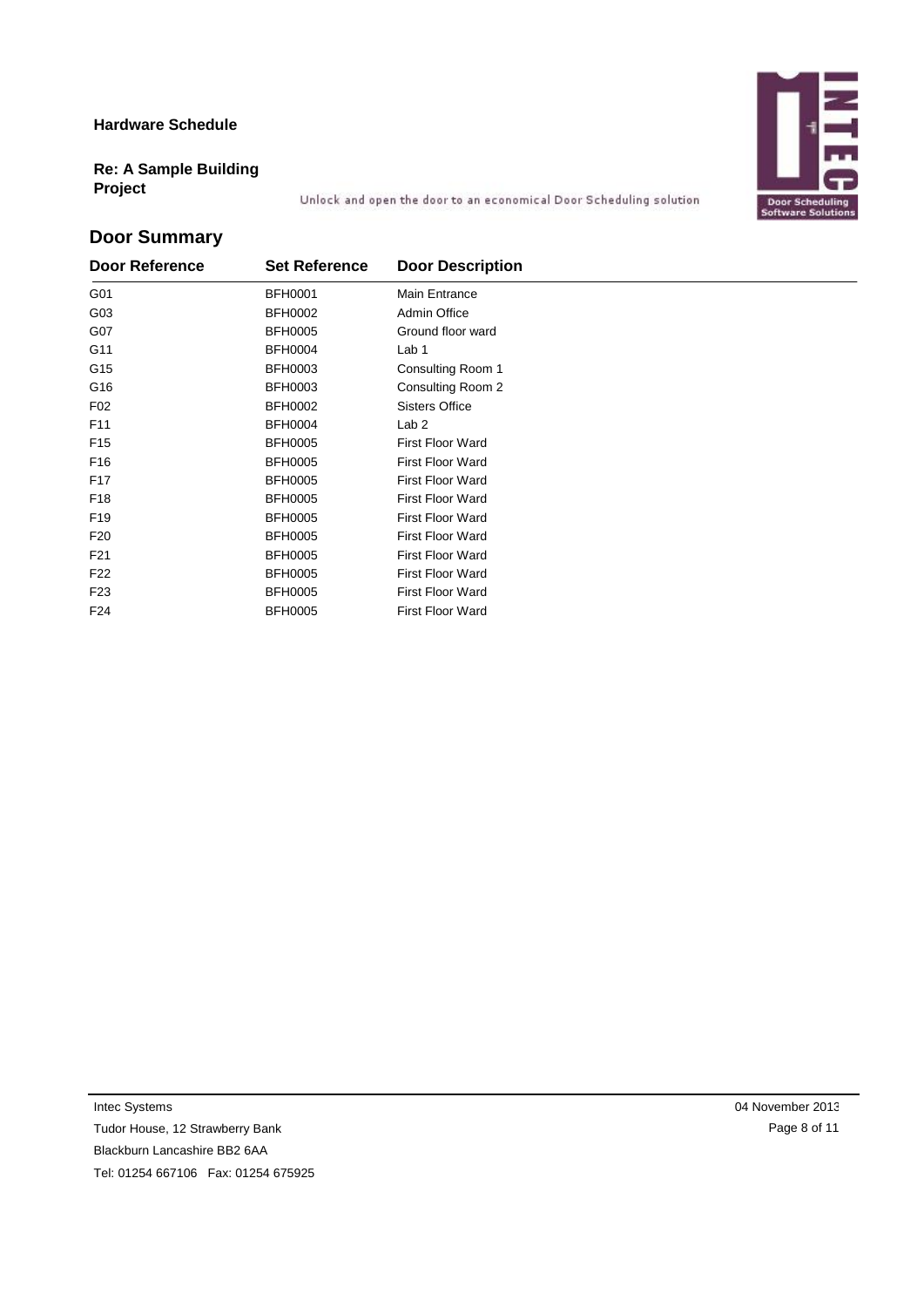

### **Re: A Sample Building**

**Project**

Unlock and open the door to an economical Door Scheduling solution

### **Set Summary**

| Set Ref.       | Door Qty |   | <b>Price</b> | Value   |
|----------------|----------|---|--------------|---------|
| <b>BFH0001</b> |          | @ | 1073.00      | 1073.00 |
| <b>BFH0002</b> |          | @ | 403.04       | 806.08  |
| <b>BFH0003</b> | ∸        | @ | 398.53       | 797.06  |
| <b>BFH0004</b> | _        | @ | 398.53       | 797.06  |
| <b>BFH0005</b> | 11       | @ | 666.62       | 7332.82 |
|                |          |   |              |         |

**Total Doors: 18 Total Value: £ 10806.02**

Intec Systems

Tudor House, 12 Strawberry Bank Blackburn Lancashire BB2 6AA

Tel: 01254 667106 Fax: 01254 675925

04 November 2013 Page 9 of 11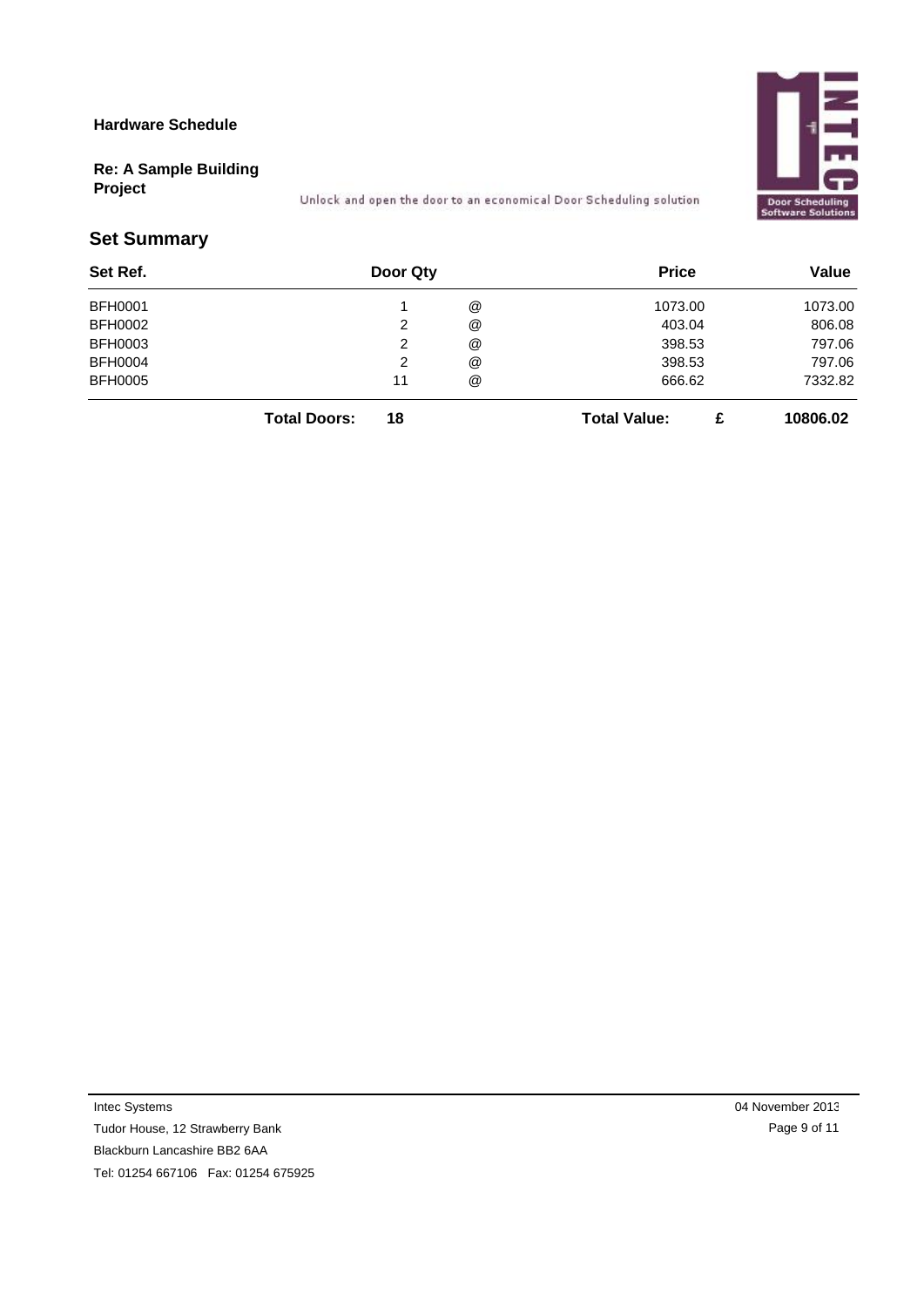### **Re: A Sample Building Project**

Unlock and open the door to an economical Door Scheduling solution

### **Product Summary**

| <b>Product Code</b> | <b>Description</b>                    | Qty                        | <b>Price Unit</b> |            | Value    |
|---------------------|---------------------------------------|----------------------------|-------------------|------------|----------|
| 9000-H208           | <b>HINGE</b>                          | 57                         |                   | 13.00 Each | 741.00   |
| 9000-TS93 EMF       | DOOR CLOSER                           | 13                         | 256.00 Each       |            | 3328.00  |
| 9000-TS92 EMF       | <b>DOOR CLOSER</b>                    | 6                          | 156.00 Each       |            | 936.00   |
| 9000-90.188.2       | <b>SASHLOCK</b>                       | 17                         |                   | 4.12 Each  | 70.04    |
| 9000-SINGLE CYLIND  | RUKO SINGLE CYLINDER MASTER SYSTEM    | 17                         |                   | 35.00 Each | 595.00   |
| 9000-111R01.130PZ   | HEWI 20MM DIA LEVERS/ROSES/ESCUTCHEON | 17                         | 59.90 Set         |            | 1018.30  |
| 9000-550.33.3.1     | PULL HANDLE                           | 2                          |                   | 25.92 Each | 51.84    |
| 9000-57.986FP       | HEWI PUSH PLATE - 400X90MM            | 2                          |                   | 34.50 Each | 69.00    |
| 9000-620            | <b>FLOOR SOCKET</b>                   | 11                         |                   | 70.02 Each | 770.22   |
| 9000-98.834         | <b>FLUSH BOLT</b>                     | 11                         |                   | 26.01 Each | 286.11   |
| 9000-57.986         | HEWI KICKPLATE - 900x200MM            | 38                         |                   | 50.00 Each | 1900.00  |
| 9000-57.986MRP      | MID RAIL PLATE 900x400mm              | 26                         |                   | 36.03 Each | 936.78   |
| 9000-713S           | FIRE DOOR KEEP SHUT                   | 23                         |                   | 4.51 Each  | 103.73   |
|                     |                                       | <b>Total Items:</b><br>240 | Value:            | £          | 10806.02 |

Intec Systems

Tudor House, 12 Strawberry Bank Blackburn Lancashire BB2 6AA